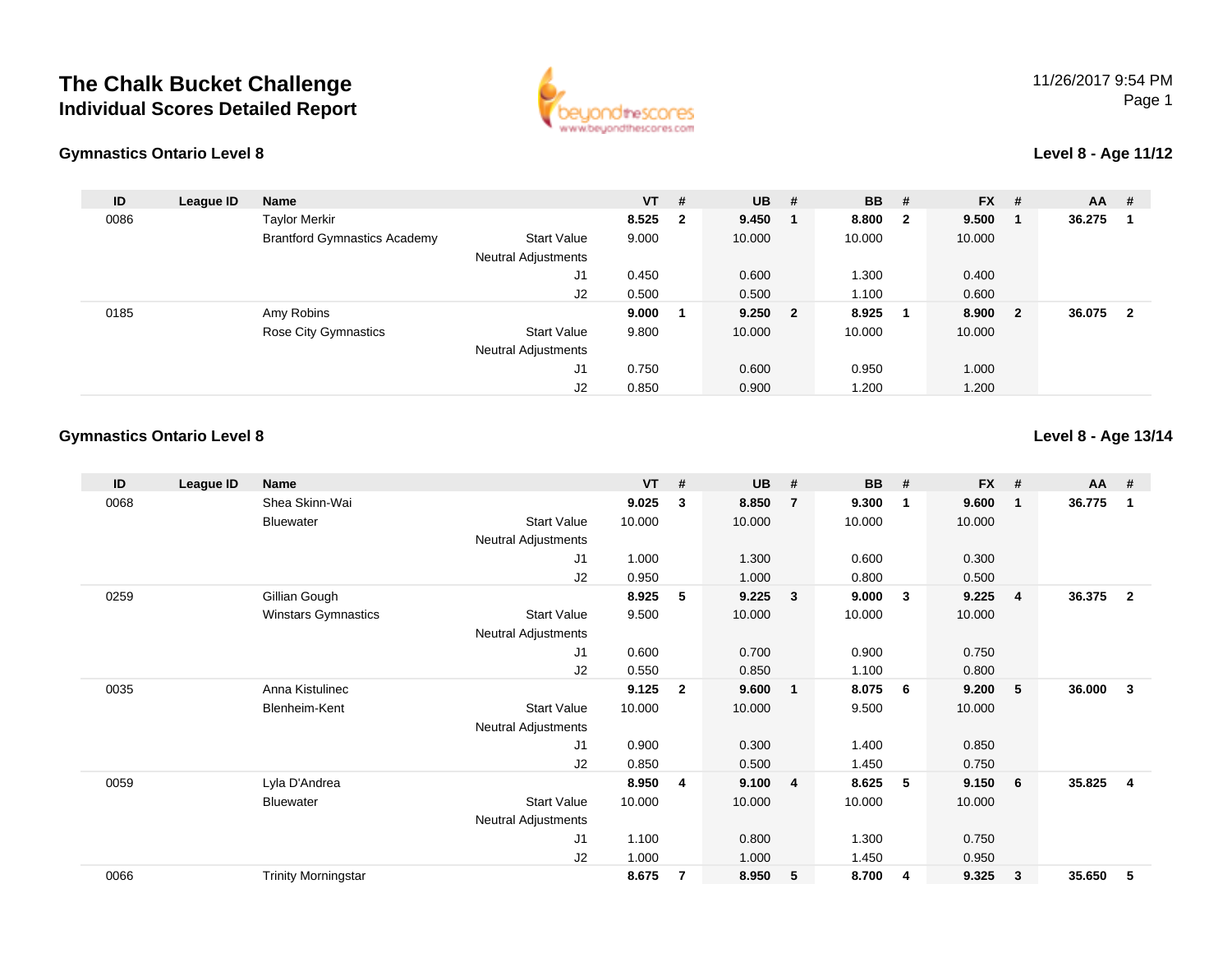## **The Chalk Bucket ChallengeIndividual Scores Detailed Report**



|      | Bluewater                  | <b>Start Value</b><br>Neutral Adjustments | 9.000        |                          | 10.000       |                          | 10.000 |                | 10.000 |                         |        |                         |
|------|----------------------------|-------------------------------------------|--------------|--------------------------|--------------|--------------------------|--------|----------------|--------|-------------------------|--------|-------------------------|
|      |                            | J1                                        | 0.300        |                          | 1.050        |                          | 1.300  |                | 0.650  |                         |        |                         |
|      |                            | J2                                        | 0.350        |                          | 1.050        |                          | 1.300  |                | 0.700  |                         |        |                         |
| 0107 | Sarah Gantlett             |                                           | 8.750        | 6                        | 8.900        | 6                        | 8.625  | 5              | 9.325  | 3                       | 35.600 | $6\overline{6}$         |
|      | Forest City Gym Club       | <b>Start Value</b>                        | 10.000       |                          | 10.000       |                          | 10.000 |                | 10.000 |                         |        |                         |
|      |                            | <b>Neutral Adjustments</b>                |              |                          |              |                          |        |                |        |                         |        |                         |
|      |                            | J <sub>1</sub>                            | 1.100        |                          | 1.000        |                          | 1.300  |                | 0.750  |                         |        |                         |
|      |                            | J2                                        | 1.400        |                          | 1.200        |                          | 1.450  |                | 0.600  |                         |        |                         |
| 0211 | Bianca Luciani             |                                           | <b>X.XXX</b> | $\overline{\phantom{a}}$ | 9.325        | $\overline{\mathbf{2}}$  | 9.300  | 1              | 9.125  | $\overline{7}$          | 27.750 | $\overline{7}$          |
|      | <b>Winstars Gymnastics</b> | <b>Start Value</b>                        |              |                          | 10.000       |                          | 10.000 |                | 10.000 |                         |        |                         |
|      |                            | <b>Neutral Adjustments</b>                |              |                          |              |                          |        |                |        |                         |        |                         |
|      |                            | J <sub>1</sub>                            |              |                          | 0.650        |                          | 0.600  |                | 0.800  |                         |        |                         |
|      |                            | J2                                        |              |                          | 0.700        |                          | 0.800  |                | 0.950  |                         |        |                         |
| 0217 | Kayleigh Ryan              |                                           | 9.150        | $\mathbf{1}$             | <b>X.XXX</b> | $\overline{\phantom{a}}$ | 9.125  | $\overline{2}$ | 9.400  | $\overline{\mathbf{2}}$ | 27.675 | $\overline{\mathbf{8}}$ |
|      | <b>Winstars Gymnastics</b> | <b>Start Value</b>                        | 9.800        |                          |              |                          | 10.000 |                | 10.000 |                         |        |                         |
|      |                            | <b>Neutral Adjustments</b>                |              |                          |              |                          |        |                |        |                         |        |                         |
|      |                            | J1                                        | 0.600        |                          |              |                          | 0.800  |                | 0.700  |                         |        |                         |
|      |                            | J2                                        | 0.700        |                          |              |                          | 0.950  |                | 0.500  |                         |        |                         |
|      |                            |                                           |              |                          |              |                          |        |                |        |                         |        |                         |

#### **Gymnastics Ontario Level 8**

**ID League ID Name VT # UB # BB # FX # AA #** 0209 Holly Lavigne **8.675 <sup>3</sup> 9.050 <sup>3</sup> 9.350 <sup>1</sup> 9.350 <sup>1</sup> 36.425 <sup>1</sup>** Winstars Gymnastics Start Valuee 9.500 10.000 10.000 10.000 Neutral Adjustments J1 0.950 1.000 0.600 0.550 J2 0.700 0.900 0.700 0.750 0198 Alyssa Cowlin **8.700 <sup>2</sup> 9.400 <sup>1</sup> 8.625 <sup>2</sup> 9.325 <sup>2</sup> 36.050 <sup>2</sup>** Winstars Gymnastics Start Value 9.500 10.000 9.500 10.000 Neutral Adjustments J1 0.850 0.650 0.800 0.550 J2 0.750 0.550 0.950 0.800 0093 Mady Brown **8.550 <sup>4</sup> 7.600 <sup>4</sup> 8.475 <sup>3</sup> 9.175 <sup>3</sup> 33.800 <sup>3</sup>** Forest City Gym Club Start Value 9.800 9.500 10.000 10.000 Neutral Adjustments J1 1.200 2.100 1.400 0.900 J2 1.300 1.700 1.650 0.750 0216 Kathryn Rosete **9.325 <sup>1</sup> 9.075 <sup>2</sup> X.XXX-- 9.325 <sup>2</sup> 27.725 <sup>4</sup>**

**Level 8 - Age 15+**